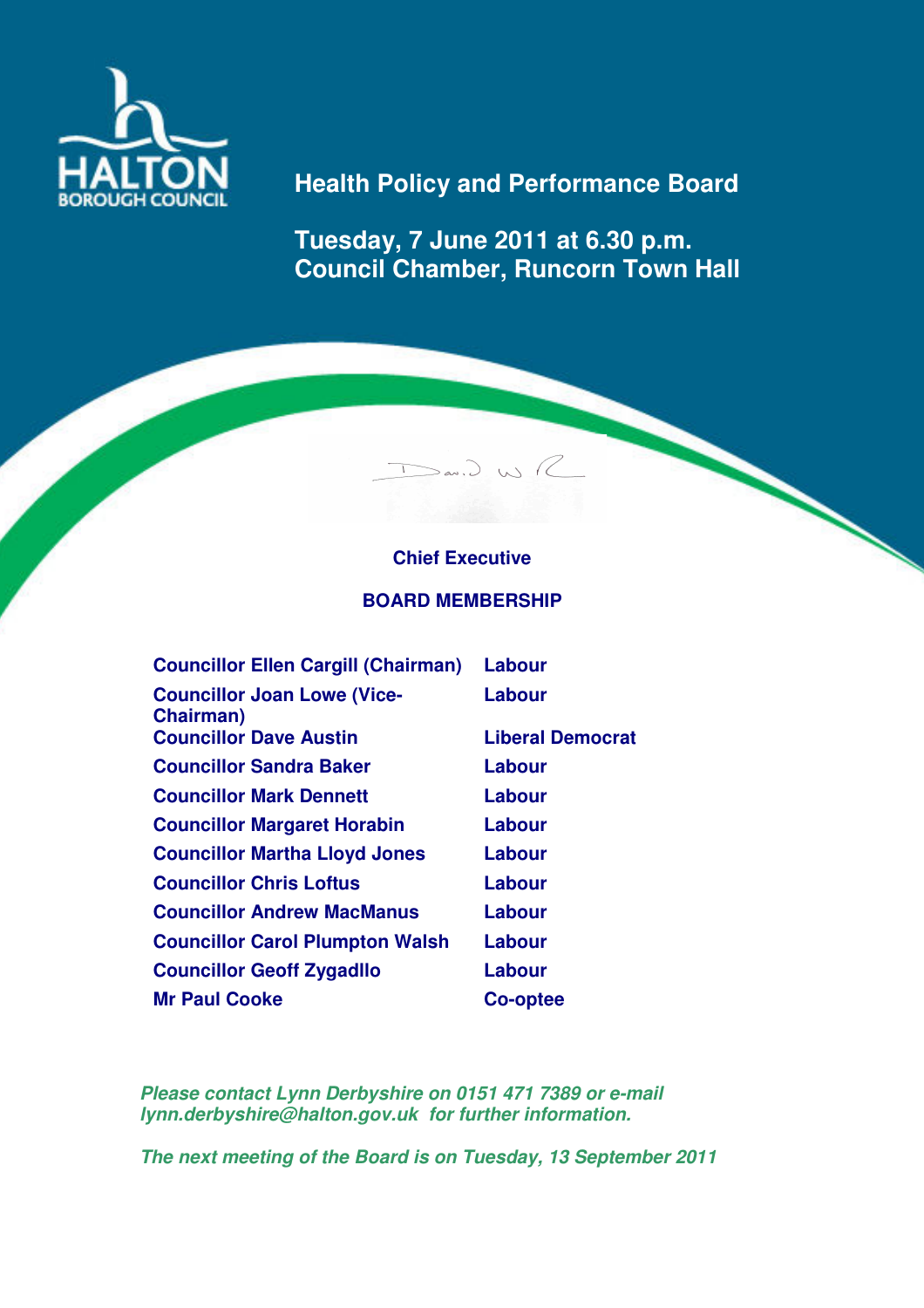## **ITEMS TO BE DEALT WITH IN THE PRESENCE OF THE PRESS AND PUBLIC**

## **Part l**

| Item No. |                                                                                                                                                                                                                                                                                                                                                                                                              | Page No.    |
|----------|--------------------------------------------------------------------------------------------------------------------------------------------------------------------------------------------------------------------------------------------------------------------------------------------------------------------------------------------------------------------------------------------------------------|-------------|
|          | 1. MINUTES                                                                                                                                                                                                                                                                                                                                                                                                   |             |
|          | 2. DECLARATIONS OF INTERESTS (INCLUDING PARTY WHIP<br><b>DECLARATIONS)</b>                                                                                                                                                                                                                                                                                                                                   |             |
|          | Members are reminded of their responsibility to declare any<br>personal or personal and prejudicial interest which they have in<br>any item of business on the agenda, no later than when that<br>item is reached and, with personal and prejudicial interests<br>(subject to certain exceptions in the Code of Conduct for<br>Members), to leave the meeting prior to discussion and voting<br>on the item. |             |
|          | <b>3. PUBLIC QUESTION TIME</b>                                                                                                                                                                                                                                                                                                                                                                               | $1 - 3$     |
|          | <b>4. EXECUTIVE BOARD MINUTES</b>                                                                                                                                                                                                                                                                                                                                                                            | $4 - 13$    |
|          | <b>5. SSP MINUTES</b>                                                                                                                                                                                                                                                                                                                                                                                        | $14 - 19$   |
|          | <b>6. PERFORMANCE MONITORING</b>                                                                                                                                                                                                                                                                                                                                                                             |             |
|          | (A) PERFORMANCE MONITORING REPORTS - QUARTER 4                                                                                                                                                                                                                                                                                                                                                               | $20 - 83$   |
|          | (B) ANNUAL REPORT FOR THE HEALTH POLICY AND<br><b>PERFORMANCE BOARD</b>                                                                                                                                                                                                                                                                                                                                      | $84 - 89$   |
|          | 7. DEVELOPMENT OF POLICY ISSUES                                                                                                                                                                                                                                                                                                                                                                              |             |
|          | (A) WINDMILL HILL ACCESS CENTRE                                                                                                                                                                                                                                                                                                                                                                              | $90 - 92$   |
|          | (B) SUMMARY OF QUALITY ACCOUNTS 2010/11 FOR<br><b>WARRINGTON AND HALTON NHS FOUNDATION</b><br><b>TRUST</b>                                                                                                                                                                                                                                                                                                   | $93 - 99$   |
|          | (C) DRAFT SCRUTINY REVIEW OF DIGNITY                                                                                                                                                                                                                                                                                                                                                                         | $100 - 128$ |
|          | (D) HALTON'S HEALTH AND WELLBEING JOINT<br><b>STRATEGIC NEEDS ASSESSMENT (JSNA)</b>                                                                                                                                                                                                                                                                                                                          | 129 - 193   |
|          | (E) SUSTAINABLE COMMUNITY STRATEGY 2010 - 11<br>YEAR-END PROGRESS REPORT                                                                                                                                                                                                                                                                                                                                     | 194 - 211   |